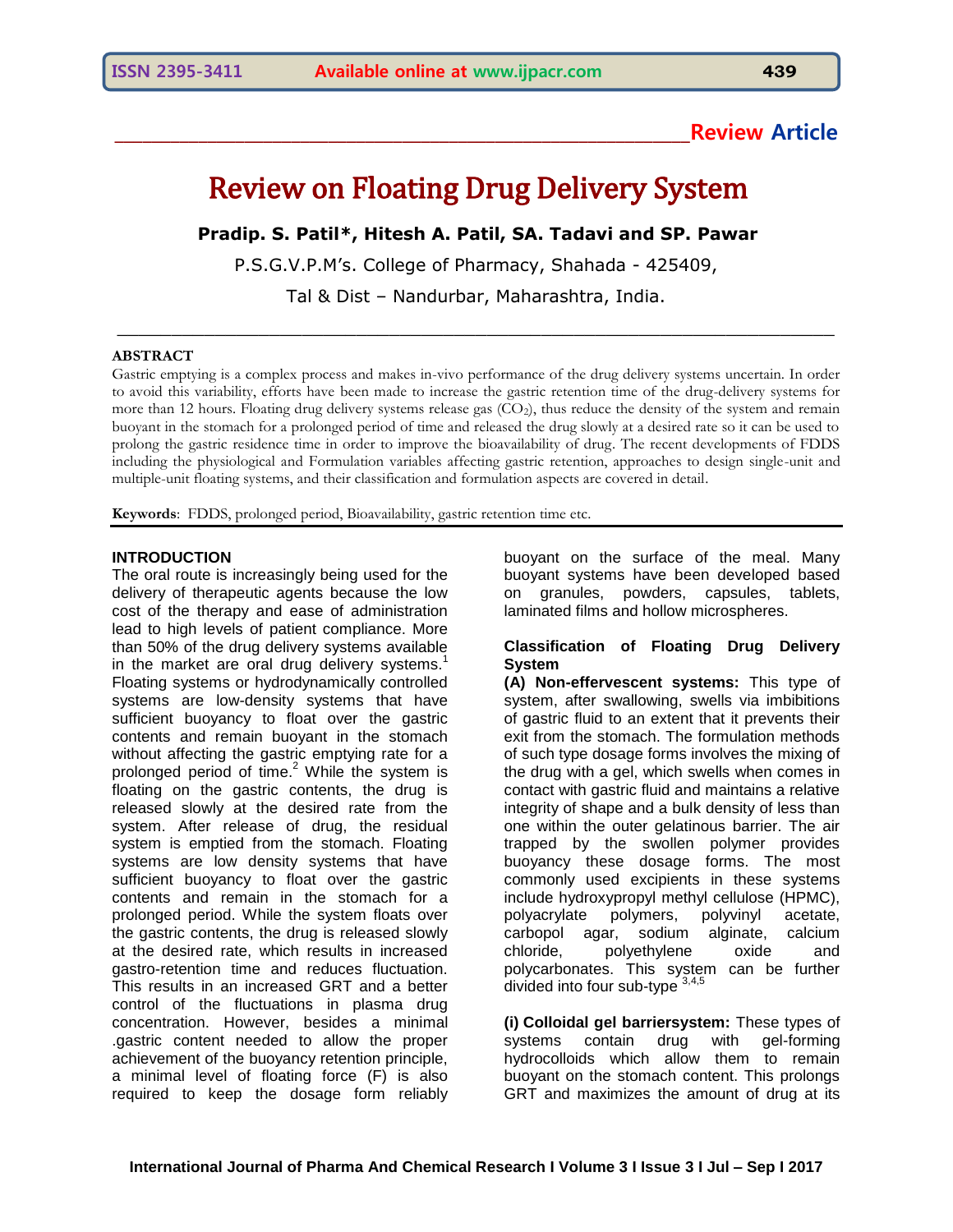absorption sites in the solution form for ready absorption. This system incorporates a high level of one or more gel-forming highly soluble cellulose type hydrocolloid as hydroxypropyl cellulose, hydroxyethyl cellulose. This hydrocolloid hydrates and forms a colloid gel barrier around its surface after coming in contact with gastric fluid and also helps in sustain releasing of drug

**(ii) Microporous Compartment system:** In this technology, a drug reservoir is encapsulated inside a microporous compartment with pores along its top and bottom walls. The peripheral walls of the drug reservoir compartment are completely sealed. This sealing prevents any direct contact of gastric surface with the undissolved drug. The flotation chamber containing the delivery system to float over the gastric content entrapped air allows, in the stomach. Gastric fluid enters through an aperture, dissolves the drug and carries the dissolved drug for continuous transport across the intestine for absorption.

**(iii) Alginate beads:**To develop Multi-unit floating dosage forms, the freeze dried calcium alginate has been used. Spherical beads of approximately 2.5 mm in diameter can be prepared by the precipitation of calcium alginate via dropping sodium alginate solution into aqueous solution of calcium chloride. The beads are then separated, snap-frozen in liquid nitrogen, and freeze-dried at -40ºC for 24 hours, it leads to the formation of a porous system which can maintain a floating force for over 12 hours. These floating beads prolonged residence time for more than 5.5 hours.

**(iv) Hollow Microspheres/Microballons:** A novel emulsion solvent diffusion method used to prepare hollow microspheres loaded with drug in their outer polymer shelf ethanol/ dichloromethane solution of the drug and an enteric acrylic polymer was poured into an agitated solution of poly vinyl alcohol (PVA) that was thermally controlled at 40ºC. The gas phase is generated in the dispersed polymer droplet by the evaporation of dichloromethane formed in the internal cavity of microsphere of the polymer

and drug. The microballoon floated continuously over the surface of an acidic dissolution media containing surfactant for more than 12h.

**(B) Effervescent Systems:** These buoyant systems utilize matrices prepared with swellable polymers such as methocel polysaccharides (e.g., chitosan) and effervescent components (e.g., sodium bicarbonate, citric acid or tartaric acid). The system is so prepared that when it arrives in the stomach carbon dioxide is released, causing the formulation to float in the stomach<sup>6.</sup>

#### **Mechanism of floating systems**

Floating drug delivery systems (FDDS) have a bulk density less than gastric fluids and so remain buoyant in the stomach without affecting the gastric emptying rate for a prolonged period of time. While the system is floating on the gastric contents (Fig.: 1) the drug is released slowly at the desired rate from the system. After release of drug, the residual system is emptied from the stomach. This results in an increased GRT and a better control of the fluctuations in plasma drug concentration.

However, besides a minimal gastric content needed to allow the proper achievement of the buoyancy retention principle, a minimal level of floating force (F) is also required to keep the dosage form reliably buoyant on the surface of the meal. To measure the floating force kinetics, a novel apparatus for determination of resultant weight has been reported in the literature. The apparatus operates by measuring continuously the force equivalent to F (as a function of time) that is required to maintain the submerged object.

The object floats better if F is on the higher positive side. This apparatus helps in optimizing FDDS with respect to stability and durability of floating forces produced in order to prevent the drawbacks of unforeseeable intra-gastric buoyancy capability variations<sup>7</sup>.

## $F = F_{\text{buovancy}} - F_{\text{gravity}} = (Df - Ds) gV$

Where,  $F=$  total vertical force,  $Df =$  fluid density, Ds = object density,  $V =$  volume and  $g =$ acceleration due to gravity.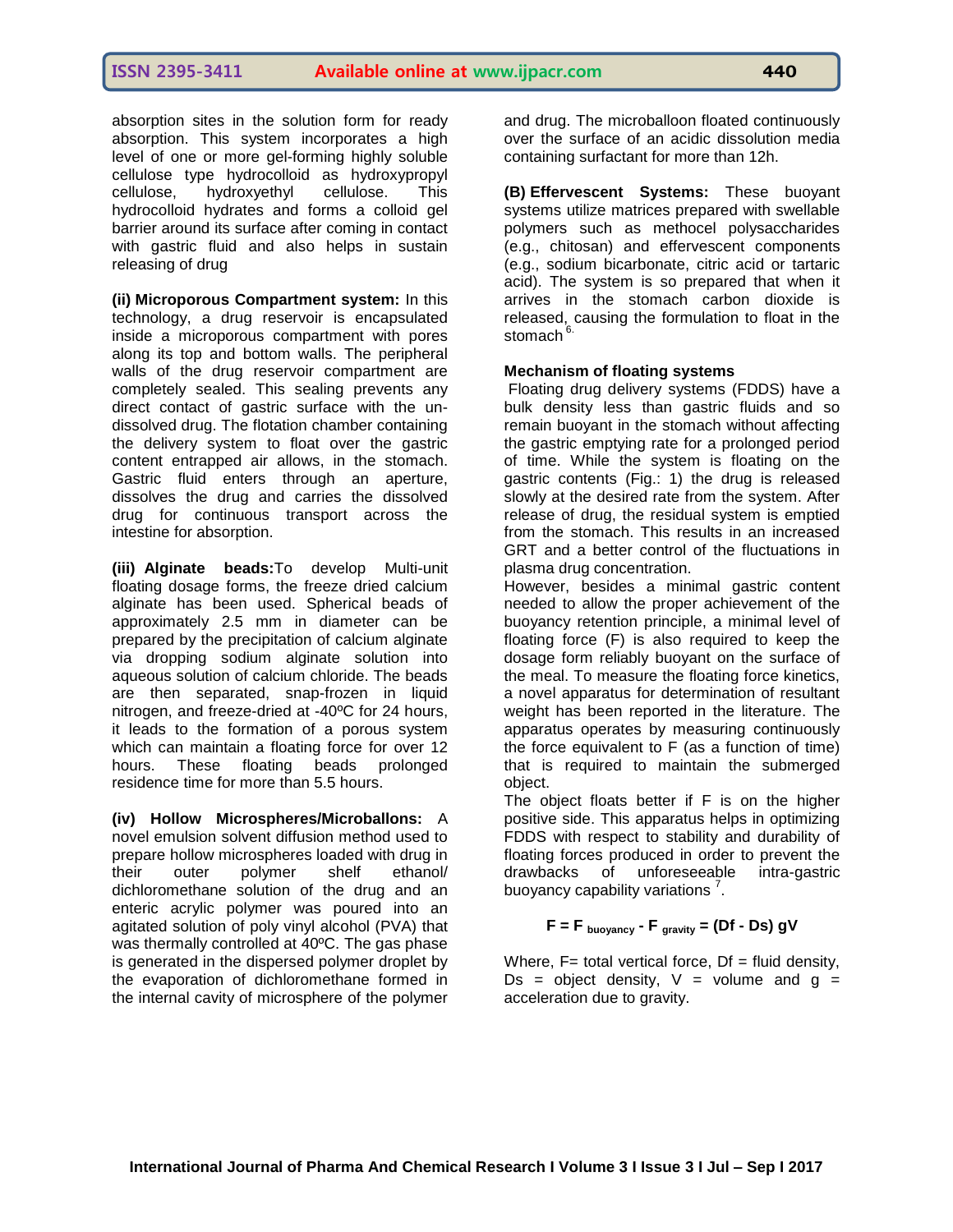**ISSN 2395-3411 Available online at www.ijpacr.com 441**



**Fig.1: Mechanism of Floating Drug Delivery system**

#### **ADVANTAGES OF FDDS**

- 1. Floating dosage forms such as tablets or capsules will remains in the solution for prolonged time even at the alkaline pH of the intestine.
- 2. FDDS are advantageous for drugs meant for local action in the stomach e.g.: Antacids
- 3. FDDS dosage forms are advantageous in case of vigorous intestinal movement and in diarrhoea to keep the drug in floating condition in stomach to get a relatively better response.
- 4. Acidic substance like aspirin causes irritation on the stomach wall when come in contact with it hence; HBS/FDDS formulations may be useful for the administration of aspirin and other similar drugs.
- 5. The FDDS are advantageous for drugs absorbed through the stomach eg: Ferrous salts, Antacids.
- 6. Drugs with considerably short half-life can be administered in this manner to get an appreciable therapeutic activity.
- 7. Enhancement of the bioavailability for drugs which can metabolized in the upper  $GIT.<sup>8,9</sup>$

#### **DISADVANTAGES OF FDDS**

- 1. Floating systems are not feasible for those drugs that have solubility or stability problems in gastric fluids.
- 2. Drugs such as Nifedipine, which is well absorbed along the entire GI tract and

which undergo significant first-pass metabolism, may not be suitable candidates for FDDS since the slow gastric emptying may lead to reduced systemic bioavailability. Also there are limitations to the applicability of FDDS for drugs that are irritant to gastric mucosa.

- 3. One of the disadvantages of floating systems is that they require a sufficiently high level of fluids in the stomach, so that the drug dosages form float therein and work efficiently.
- 4. These systems also require the presence of food to delay their gastric emptying.
- 5. Drugs that cause irritation and lesion to gastric mucosa are not suitable to be formulated as floating drug delivery systems.
- 6. High variability in gastric emptying time due to its all (or) non-emptying process.
- 7. Patients should not be dosed with floating forms just before going to bed $^{.9,10,11}$ .

**Methods for Preparing Floating Dosage Form** Following approaches can be used for preparing floating dosage forms

- 1. Using gel-forming hydrocolloids such as hydrophilic gums, gelatin, alginates, cellulose derivatives, etc.
- 2. Using low-density enteric materials such as methacrylic polymer, cellulose acetate phthalate.
- 3. By reducing particle size and filling it in a capsule.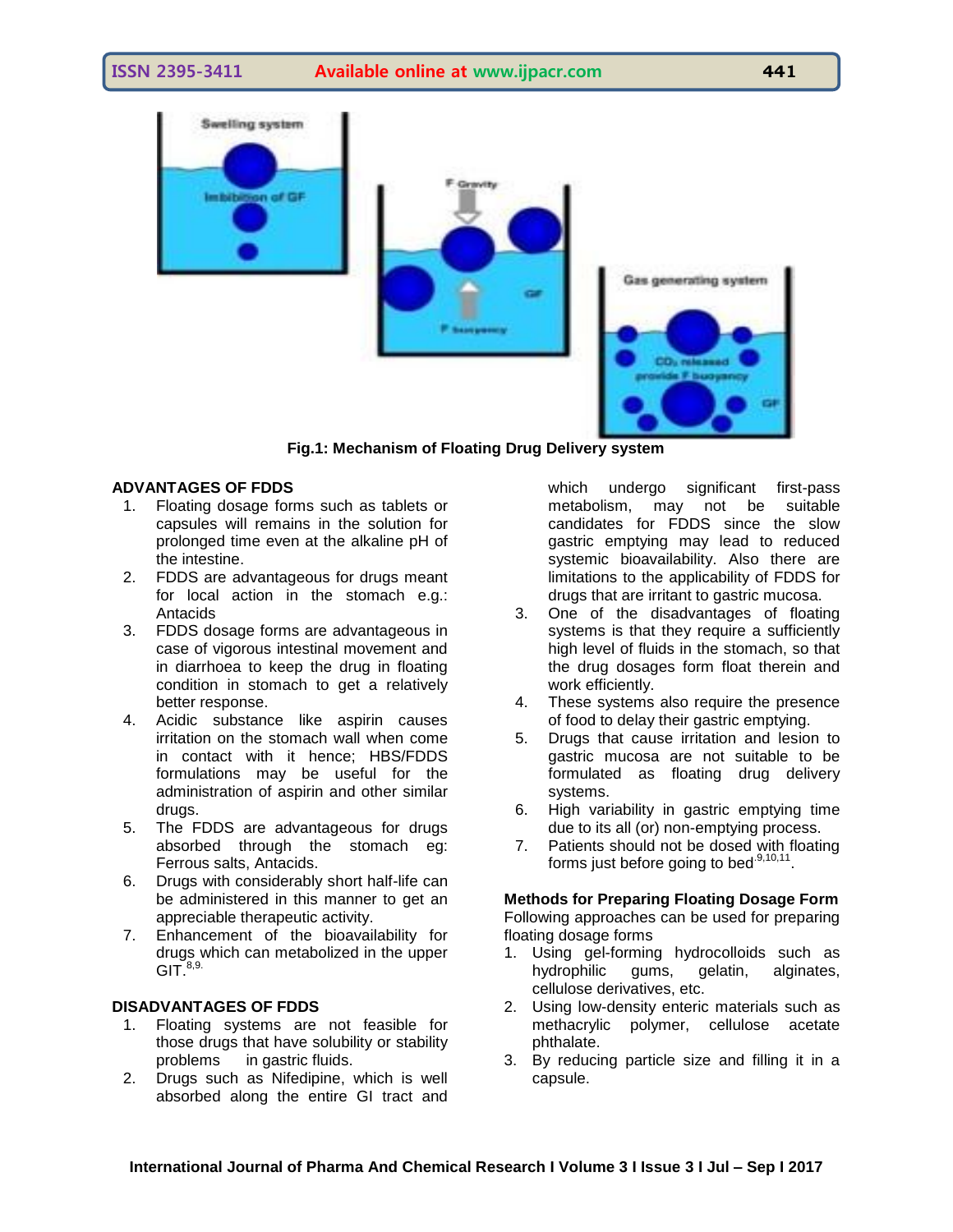- 4. By forming carbon dioxide gas and subsequent entrapment of it in the gel network.
- 5. By preparing hollow micro-balloons of drug using acrylic polymer and filled in capsules.
- 6. By incorporation of inflatable chamber, which contained in a liquid e.g. solvent that gasifies at body temperature to cause the chambers to inflate in the stomach.

#### **EVALUATION PARAMETERS**

- 1. **Size and Shape Evaluation:** The particle size and shape plays a major role in determining solubility rate of the drugs and thus potentially its bioavailability**.** The particle size of the formulation was determined using Sieve analysis (Jayant, Mumbai), Air elutriation (Bahco TM) analysis, Photo analysis, Optical microscope (Olympus, India, Pvt. Ltd), Electro résistance counting methods (Coulter counter), Sedimentation techniques, Laser diffraction methods, ultrasound attenuation spectroscopy, Air Pollution Emissions Measurements etc.
- 2. **Floating Properties:** Effect of formulation variables on the floating properties of gastric floating drug delivery system was determined by using continuous floating monitoring system and statistical experimental design.
- 3. **Surface Topography:** The surface topography and structures were determined using scanning electron microscope (SEM, JEOL JSM – 6701 F, Japan) operated with an acceleration voltage of 10k.v, Contact angle meter, Atomic Force Microscopy (AFM), Contact profilio-meter.
- 4. **Swelling Studies:** Swelling studies were performed to calculate molecular parameters of swollen polymers**.** Swelling studies was determined by using Dissolution apparatus, optical microscopy and other sophisticated techniques which include <sup>1</sup>HNMR imaging, Confocal laser scanning micro- and fats scopy (CLSM), Cryogenic Scanning Electron Microscopy (Cryo-SEM), Light scattering imaging (LSI) etc. The swelling studies by using Dissolution apparatus (USP dissolution apparatus (usp-24) Lab-India Disso 2000) was calculated as per the following formula.

 Swelling ratio = Weight of wet formulation **/** Weight of formulations

5. **Determination of the Drug Content:**  Percentage drug content provides how much amount of the drug that was present in the formulation. It should not exceed the limits acquired by the standard monographs. Drug content was determined by using HPLC, HPTLC methods, near infrared spectroscopy (NIRS), Micro-titrimetric methods, Inductively Coupled Plasma Atomic Emission Spectrometer (ICPAES) and also by using spectroscopy techniques (Elico. Limited, Hyderabad).

- 6. **Percentage Entrapment Efficiency:**  Percentage entrapment efficiency was reliable for quantifying the phase distribution of drug in the pre-pared formulations. Entrapment efficiency was deter-mined by using three methods such as Micro dialysis method, Ultra centrifugation, and pressure Ultra filtration.
- 7. *In-vitro* **Release Studies:** *In vitro* release studies were performed to provide the amount of the drug that is released at a definite time period.
- 8. **Fourier Transforms Infrared Analysis:**  Fourier transform infrared spectroscopy (FTIR, Shimadzu, Model-RT-IR-) is a technique mostly used to identify organic, polymeric, and some inorganic materials as well as for functional group determination. FourierTransform Infrared Analysis (FTIR) measurements of pure drug, polymer and drug-loaded polymer formulations were obtained on FTIR. The pellets were prepared on KBr-press under hydraulic pressure of 150 kg/cm<sup>2</sup>; the spectra were scanned over the wave number range of 3600 to 400 cm-1 at the ambient temperature.
- 9. **Differential Scanning Calorimetry (DSC):** are generally used to characterize water of hydration of pharmaceuticals. Thermograms of formulated preparations were obtained using DSC instrument equipped with an intercooler. Indium/Zinc standards were used to calibrate the DSC temperature and enthalpy scale. The sample preparations were hermitically sealed in an aluminum pan and heated at a constant rate of 10°C/min; over a temperature range of 25° C – 65°C.Inert atmosphere was maintained by purging nitrogen gas at the flow rate of 50 ml/min  $12,13,14$

**FACTORS AFFECTING GASTRIC RESIDENCE TIME OF FDDS**:- There are several factors that can affect gastric emptying of an oral dosage form which include density,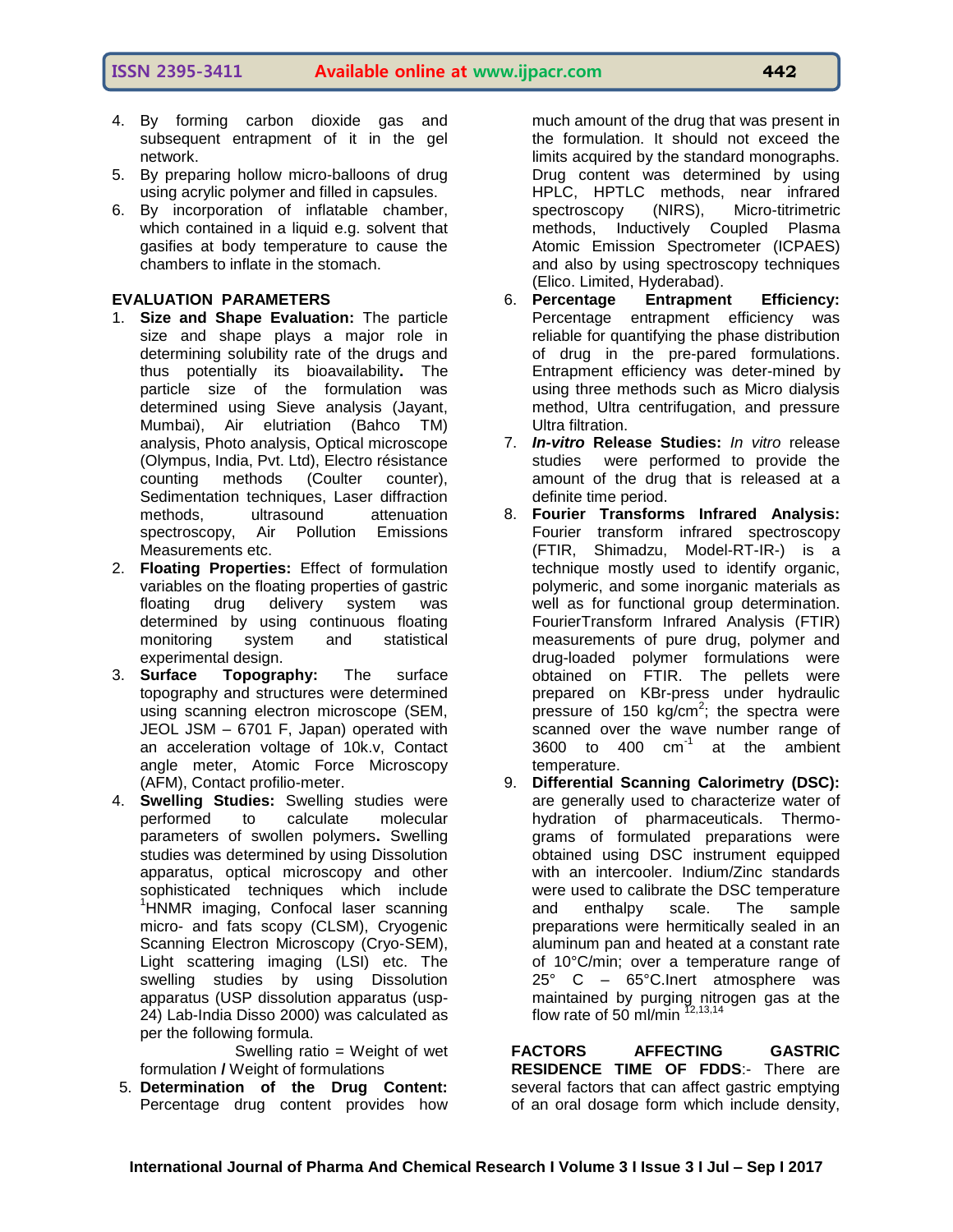size and shape of dosage form, feeding state, biological factors such as age, gender, posture, body mass index, disease state etc.<sup>1</sup>

#### **1) Effect of Dosage Form Size & Shape**

Small size tablets are emptied from the stomach during the digestive phase while large size units are expelled during the house keeping waves found that floating unit with a diameter equal or less than 7.5 mm had larger gastric residence time (GRT) compared to non-floating units but the GRT was similar for floating and non-floating units having a large diameter of 9.9 mm. They found that GRT of non-floating units were much more variable and highly dependent on their size which are in the order of small < medium < large units. Moreover, in supine subjects, size influences GRT of floating and non- floating form. Tetrahedron and ring shaped devices have a better GRT as compared with other shapes.

#### **2) Gender, Posture & Age**

Mean ambulatory GRT in males (3.4±0.6 hour) is less compared with their age and racematched female counterparts (4.6±1.2 hour) regardless of their weight, height and body surface. Women emptied their stomach at a lower rate than men even when hormonal changes due to menstrual cycle were minimized. The mean GRT in the supine state  $(3.4\pm0.8)$ hour) was not statically significant from that in the upright, ambulatory state (3.5±0.7 hour). In case of elderly, the GRT was prolonged especially in subject more than 70 years old (mean GRT – 5.8 hour).

#### **3) Effect of Food & Specific Gravity**

To float FDDS in the stomach, the density of dosage form should be less than gastric content i.e.1.0 g/cm<sup>3</sup>. Since, the bulk density of a dosage form is not a sole measure to describe its buoyant capabilities because the magnitude of floating strength may vary as a function of time and gradually decrease after immersing dosage form into fluid as a result of development of its hydrodynamic equilibrium. Various studies have shown the intake of food as main determinant of gastric emptying rather than food. Presence of food is the most important factor effecting GRT than buoyancy. GRT is significantly increased under fed condition since onset of MMC is delayed. Studies show that GRT for both floating and non-floating single unit are shorter in fasted subjects (less than 2 hour), but significantly prolonged after a meal (around 4 hour).

#### **4) Nature of Meal & Frequency of Food**

Feeding of indigestible polymers or fatty acid salts can change the motility pattern of the stomach to fed state, to increase gastric emptying rate and prolonging the drug release. Diet rich in protein and fat can increase GRT by 4-10 hours.

#### **5) Type of Formulation**

Multiple unit formulation show a more predictable release profile and insignificant impairing of performance due to failure of units, allow co-administration of units with different release profile or containing incompatible substances and permit a large margin of safety against dosage form failure compared with single unit dosage form.

| S. No. | <b>Dosage Forms</b>                  | <b>Drugs</b>                                                                                                                                                                                                                                                                                                                                               |
|--------|--------------------------------------|------------------------------------------------------------------------------------------------------------------------------------------------------------------------------------------------------------------------------------------------------------------------------------------------------------------------------------------------------------|
|        | Floating microspheres                | Aspirin, Griseofulvin, p-nitroaniline, Ibuprofen, Ketoprofen <sup>16</sup> , Piroxicam, Verapamil,<br>Cholestyramine, Theophylline, Nifedipine, Nicardipine, Dipyridamol, Tranilast. <sup>17,18</sup>                                                                                                                                                      |
|        | Floating granules                    | Diclofenac. sodium, Indomethacin and Prednisolone.                                                                                                                                                                                                                                                                                                         |
|        | Films                                | Cinnarizine, Albendazole.                                                                                                                                                                                                                                                                                                                                  |
|        | Floating tablets and<br><b>Pills</b> | Acetaminophen, Acetylsalicylic acid, Ampicillin, Amoxycillin trihydrate, Atenolol,<br>Fluorouracil, Isosorbide mononitrate Para-aminobenzoic acid, Piretanide Theophylline,<br>Verapamil hydrochloride, Chlorpheniramine maleate, Aspirin, Calcium Carbonate,<br>Fluorouracil, Prednisolone, Sotalol pentoxyfilline and Diltiazem HCl. <sup>19,20,21</sup> |
| 5.     | <b>Floating Capsules</b>             | Chlordiazepoxide hydrogen chloride, Diazepam Furosemide, Misoprostol, L-Dopa,<br>Benserazide, Ursodeoxycholic acid and Pepstatin, and Propranolol. <sup>22,23</sup>                                                                                                                                                                                        |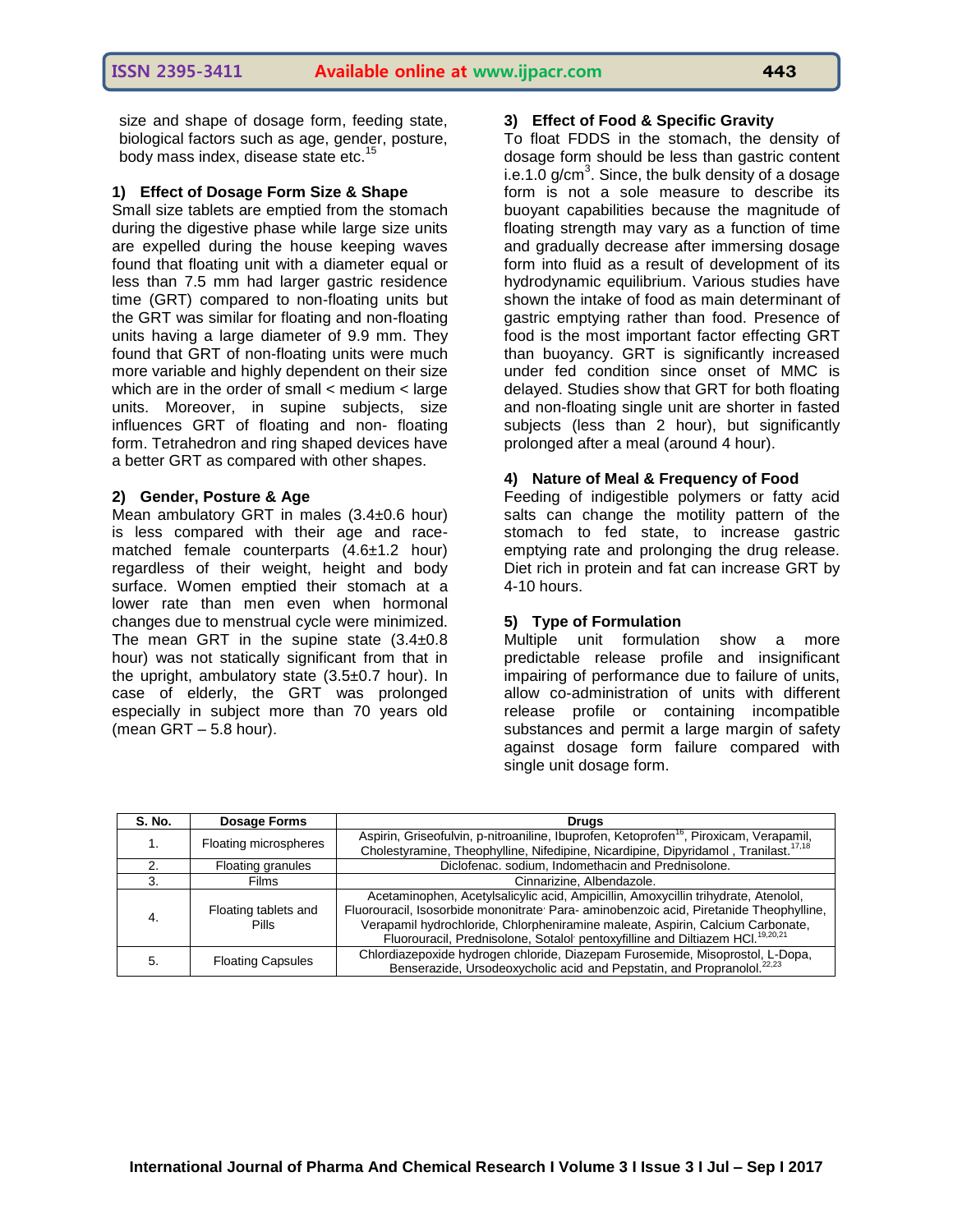## **APPLICATIONS OF FLOATING DRUG DELIVERY SYSTEMS**

## **1) Enhanced Bioavailability**

The bioavailability of riboflavin CR-GRDF is significantly enhanced in comparison to the administration of non-GRDF CR polymeric formulations. There are several different processes, related to absorption and transit of the drug in the gastrointestinal tract, that act concomitantly to influence the magnitude of drug absorption.

## **2) Sustained Drug Delivery**

Oral CR formulations are encountered with problems such as gastric residence time in the GIT. These problems can be overcome with the HBS systems which can remain in the stomach for long periods and have a bulk density <1 as a result of which they can float on the gastric contents. These systems are relatively larger in size and passing from the pyloric opening is prohibited.

#### 3) **Site-Specific Drug Delivery Systems**  These systems are particularly advantageous for drugs that are specifically absorbed from the stomach or the proximal part of the small intestine. The controlled, slow delivery of drug to the stomach provides sufficient local therapeutic levels and limits the systemic exposure to the drug. This reduces side effects that are caused by the high conc<sup>n</sup> of drug in the blood circulation. In addition, the prolonged gastric availability from a site directed delivery system may also reduce the dosing frequency*.* E.g.: Furosemide and Riboflavin.

**4) Absorption Enhancement** Drugs which are having poor bioavailability because of site specific absorption from the upper part of the GIT are potential candidates to be formulated as floating drug delivery systems, there by maximizing their absorption.

#### 5) **Minimized Adverse Activity at the Colon** Retention of the drug in the HBS systems at the stomach minimizes the amount of drug that reaches the colon. Thus, undesirable activities of the drug in colon may be prevented. This Pharmacodynamic aspect provides the rationale for GRDF formulation for betalactam antibiotics that are absorbed only from the small intestine, and whose presence in the colon

leads to the development of microorganism's resistance.

#### 6) **Reduced Fluctuations of Drug Concentration**

Continuous input of the drug following CRGRDF administration produces blood drug concentrations within a narrower range compared to the immediate release dosage forms. Thus, fluctuations in drug effects are minimized and concentration dependent adverse effects that are associated with peak concentrations can be prevented. This feature is of special importance for drugs with a narrow therapeutic index.

## **CONCLUSION**

The floating drug delivery system was prepared to increase the gastric retention time of the dosage form and to control drug release. One of the most feasible approaches for achieving a prolonged and predictable drug delivery profiles in the gastrointestinal tract is to control the gastric residence time, using gastro-retentive dosage forms that will provide us with new and important therapeutic options. Floating matrix tablets are designed to prolong the gastric residence time after oral administration, at a particular site and controlling the release of drug especially useful for achieving controlled plasma level as well as improving bioavailability. Although there are number of difficulties to be worked out to achieve prolonged gastric retention, a large number of companies are focusing toward commercializing this technique.

### **REFERENCES**

- 1. Arora S; Ali, A; Ahuja, A; Khar, RK and Baboota, S "Floating drug delivery systems: A review", *AAPS Pharm.SciTech*, 2005, 6(3), 72‐90.
- 2. Yie, W. Chein, "*Novel Drug Delivery System*", Marcel jekker Inc.,New York., 1992 (2), 1-3.
- 3. Dolas RT, Hosmani A, Bhandari A, Kumar B and Somvanshi S: Novel Sustained Release Gastroretentive Drug Delivery System: A Review. International Journal of Pharma Research and Development 2011; 2(1): 26-41.
- 4. Chretien C, Boudy V, Allain P and Chaumei JC: Indomethacin release from ion-exchange microspheres: impregnation with alginate reduces release rate. Journal of Controlled Release 2004; 96: 369–78.
- 5. Mathur P, Verma N: Floating drug delivery system: An innovative